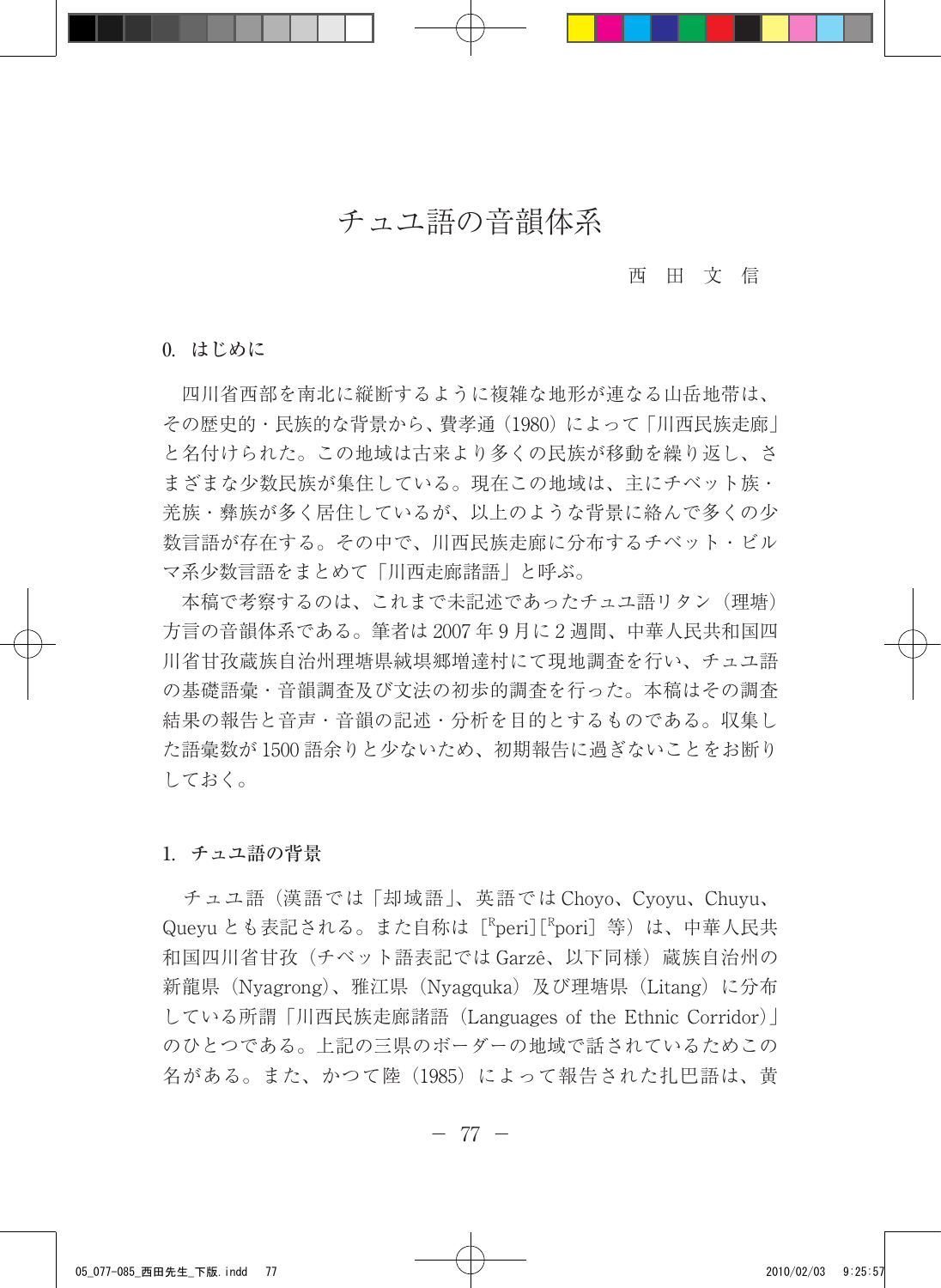(1991a, b)に拠ればチュユ語の一方言であり、現在では隣接地域で話さ れている扎壩語(ダパ語)とは別言語であると考えられている。

 チュユ語の話者人口は約 7,000 人(王 1991:46)。その多くはチベット 語カム方言と漢語を流暢に操る。今回の調査で、この言語は小学生児童 間でも活発に話されており若年層でもよく保持されていることが確認で きた。民族識別後、チュユ語話者はすべてチベット族に分類されている。 大部分はチベット仏教を信仰するが、一部多神教信者も存在する。

 チュユ語の言語系統は図 1 の如くシナ = チベット語族・チベット = ビ ルマ語派・羌語支(孫 2001:160)とされるのが一般的であるが、その下 位分類に関しては検討の余地がある。系統的には扎壩語と近い関係にあ ると考えられ、漢蔵祖語(Proto-Sino-Tibetan)を考える際にも重要な鍵 となる言語であると筆者は考える。

 以下では、中華人民共和国四川省甘孜蔵族自治州理塘県絨埧郷増達村 にてテンダ(登達)氏(男性、調査当時 58歳)を主たるコンサルタント として収集した言語データの分析結果を報告する。

#### 2. チュユ語の特徴

 チュユ語は膠着語で SOV の語順を有する。しかしながら、述語が文末 に立つという厳格な文法的制約に違反しない限り、その他の構成要素の 順序はかなり自由である。形容詞及び数詞+類別詞が主要部(名詞)に 後続する。後述の通り、子音連続が多く、4 つの声調を有する。形態統語 論に関しては、概ね隣接するダパ語とパラレルであるが、動詞語幹の中 にはチベット語とは明らかに系統を異にするものが存在し、また述語形 式(助動詞)や助詞の中にはチベット = ビルマ諸語の古い形式と同定で きるものもあり、また、epistemic verbal category には非常に興味深い 現象を有する言語であるので、この分野では非常に貴重なデータを提供 してくれる言語である。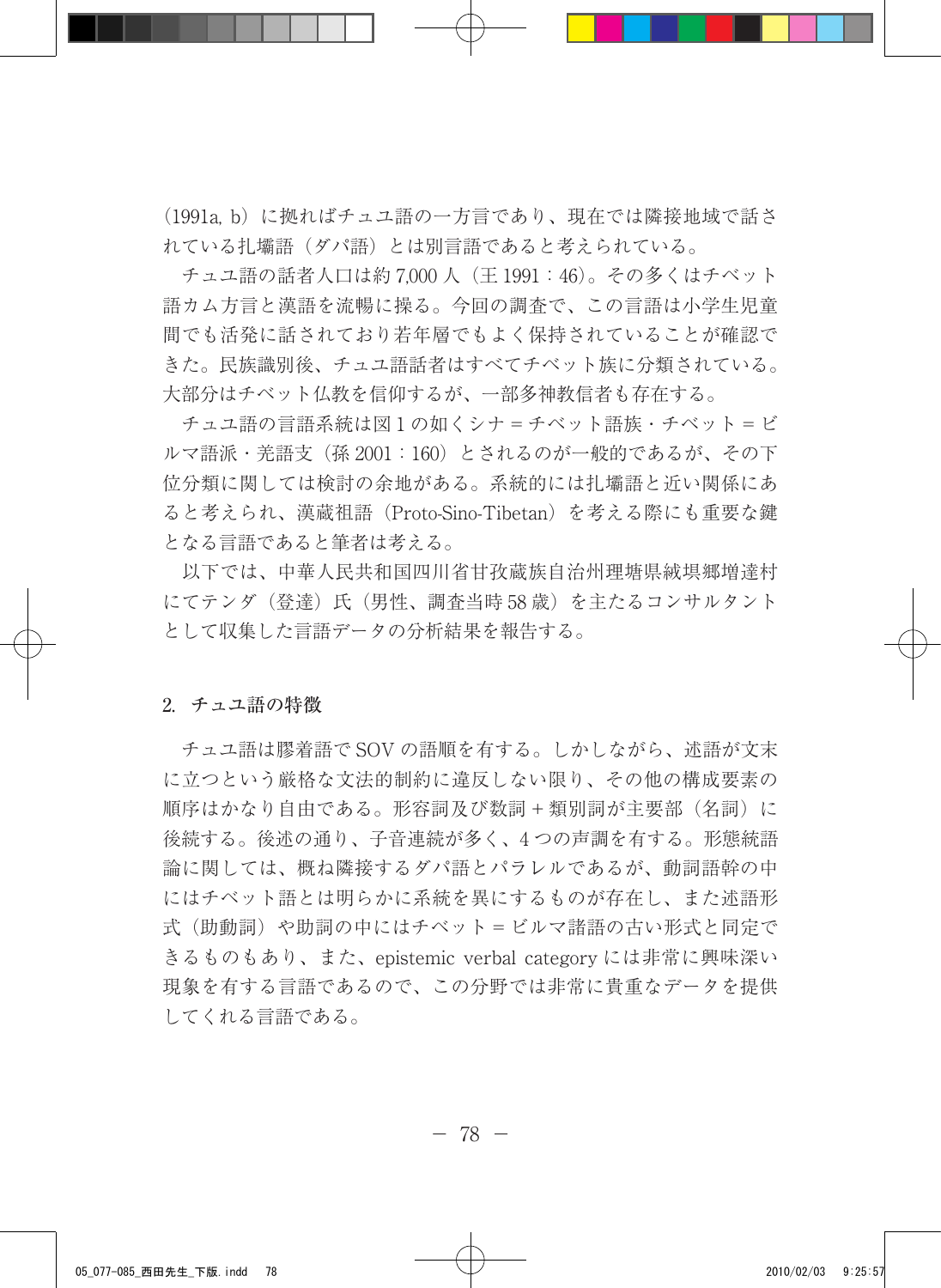### 3. 音韻体系

## 3. 1 音節構造

チュユ語の音節構造は以下の如くである:

### **CCiGVC**

(preinitial  $\circ$ : preaspiration, prenasal, approximant and obstruent; main initial  $Ci$ : all the consonants; syllable core V: all the vowels; glide G: high vowels; final  $C: N, /r/, /j/$ 

 以下では、これらの成分の位置にどのような音素が立ちうるかを検討 してゆく

|                               | Bilabial | Dental |    | Alveolar Retroflex | Palatal        | Velar | Uvular |
|-------------------------------|----------|--------|----|--------------------|----------------|-------|--------|
| Voiceless stop                | p        | t.     |    |                    |                | k     | q      |
| Voiceless<br>aspirated stop   | ph       | th     |    |                    |                | kh    | qh     |
| Voiced stop                   | h        | d      |    |                    |                | g     | G      |
| Voiceless affricate           |          | ts     |    | tr                 | $\mathbf{C}$   |       |        |
| Voiced<br>aspirated affricate |          | tsh    |    | trh                | ch             |       |        |
| Voiced affricate              |          | dz     |    | dr                 | dj             |       |        |
| Voiceless fricative           | f        | S      | sh | sr                 | sj             | X     | X      |
| Voiced fricative              | V        | Z      | zh | zr                 | zj             | g     | G      |
| Voiced nasal                  | m        | n      |    |                    | n <sub>j</sub> | ng    |        |
| Voicelss nasal                | hm       | hn     |    |                    | hnj            | hng   |        |
| Voiced<br>approximant         | W        | r      |    |                    | J              |       |        |
| Voiceles<br>approximant       |          | hr     |    |                    |                |       |        |
| Voiced lateral                |          |        |    |                    |                |       |        |
| Voiceless Lateral             |          | hl     |    |                    |                |       |        |

### 3. 2 子音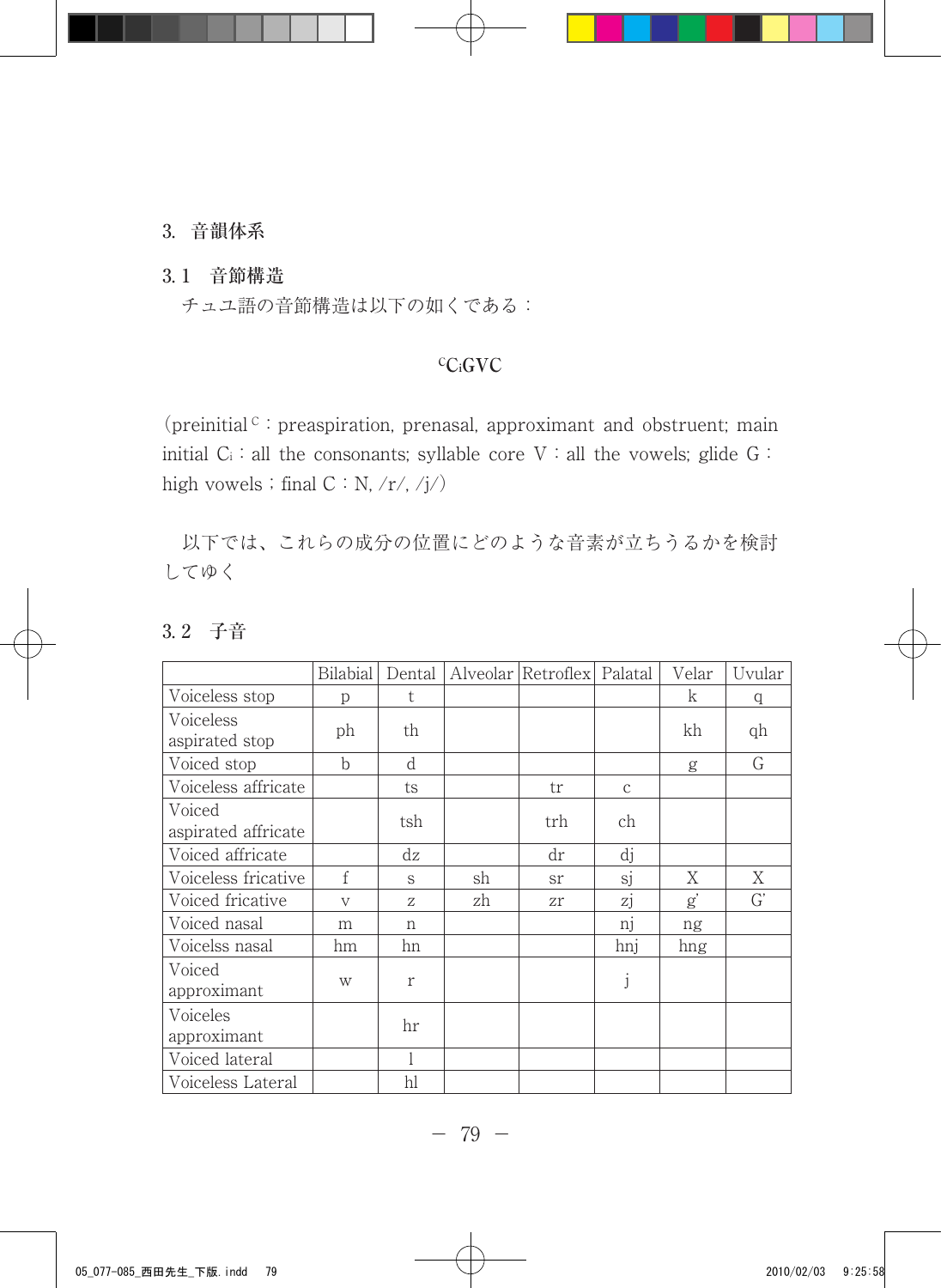| 閉鎖音:                                                              |                         |                                                               |                  | 摩擦音:                            |                                                                 |                                     |              |
|-------------------------------------------------------------------|-------------------------|---------------------------------------------------------------|------------------|---------------------------------|-----------------------------------------------------------------|-------------------------------------|--------------|
| /p/                                                               | [p]                     | $\in \mathbb{q}^{\mathbb{H}}$                                 | ʻsun'            | /s/                             | [s]                                                             | $\mathrm{^{H}Si}$                   | 'blood'      |
| $/\text{ph}/$                                                     | $[p^h]$                 | ${}^{\text{H}}$ phə                                           | ʻgray'           | $\sqrt{z}$                      | [z]                                                             | $H_{Z}He$                           | 'yak'        |
| /b/                                                               | [b]                     | $\operatorname{\sf ed}^{\operatorname{H}}$                    | 'leaf'           | $/\sh/$                         | $[]$                                                            | $\mathrm{^{H}shi}$                  | pine tree    |
| /t/                                                               | [t]                     | $H_{\text{to}}^{\text{H}}$ ro                                 | 'one'            | $\sqrt{zh}/$                    | $\left[\mathbf{z}\right]$                                       | $L$ <sub>zhi</sub>                  | 'water'      |
| $/\text{th}$ /                                                    | $[t^h]$                 | $H_{\text{tho}}$                                              | ʻmeat'           | /sr/                            | [s]                                                             | $L$ <sub>sra</sub>                  | 'classifier' |
| /d/                                                               | [d]                     | $L_{\rm do}$                                                  | ʻlamp            | zr/                             | [z]                                                             | $L_{ZI}$ i <sup>H</sup> ben         | 'Japan'      |
| /k/                                                               | [k]                     | $\mathrm{^{H}ku}$                                             | 'year'           | /sj/                            | $\lbrack c \rbrack$                                             | $H_{\text{Sjft}}$                   | 'garlic'     |
| /kh/                                                              | $\left[k^{h}\right]$    | $L$ kha $H$ mi                                                | 'cow'            | /zj/                            | $\left[\mathbf{z}\right]$                                       | $L_{\text{zji}}$                    | 'house'      |
| /g/                                                               | [g]                     | $L$ ga <sup>H</sup> tia <sup>L</sup> dre                      | 'old'            | $\sqrt{x}$                      | [x]                                                             | $L_{\text{no}}$ <sup>H</sup> xa     | 'lining'     |
| /q/                                                               | [q]                     | ${}^{\text{H}}$ qa                                            | ʻcry'            | /g'                             | [y]                                                             | ${}^{H}g'i$ <sup>L</sup> shi        | 'yesterday'  |
| $\sqrt{qh/2}$                                                     | $\lbrack q^{h} \rbrack$ | $H_{\rm qho}$                                                 | 'head'           | /X/                             | $[\chi]$                                                        | $H_aL_{XO}$                         | 'food'       |
| /G/                                                               | $\lceil G \rceil$       | <sup>H</sup> Ga <sup>H</sup> mbo                              | 'box'            | $/G^{\prime}/$                  | $\left[\begin{smallmatrix} \mathbb{R} \end{smallmatrix}\right]$ | ${}^L G a^H r l o$                  | 'chest'      |
| /f/                                                               | $[f]$                   | ${}^{H}f u {}^{H}t$ u                                         | ʻrain'           | $/\rm{V}/$                      | [v]                                                             | $H$ <sub>VUe</sub>                  | 'pig'        |
|                                                                   |                         |                                                               |                  |                                 |                                                                 |                                     |              |
| 破摩音:                                                              |                         |                                                               |                  | 鼻音:                             |                                                                 |                                     |              |
| $/ts/$ [ts]                                                       |                         | $H_{\text{tso}}$                                              | 'this'           | /m/                             | [m]                                                             | $H_{a}$ <sup>H</sup> ma             | 'mother'     |
|                                                                   |                         | /tsh/ [tsʰ] <sup>H</sup> tshi                                 | 'thorn'          | /n/                             | [n]                                                             | $L_{\text{ni}}$ <sup>H</sup> ni     | 'milk'       |
|                                                                   |                         | $\frac{dz}{dz}$ [dz] $^{L}$ dzang $^{H}$ pa <sup>L</sup> lha  | 'Avalokitesvara' | $/$ nj $/$                      | [n]                                                             | $n_{\text{nje}}$                    | 'eye'        |
|                                                                   |                         | /tr/[tʂ] <sup>L</sup> tro <sup>H</sup> ntro                   | 'wild goose'     | $/$ ng/                         | [n]                                                             |                                     | $1st$ sg.    |
| $/\text{thr}/\left[\text{ts}^{\text{h}}\right]$ <sup>H</sup> thri |                         |                                                               | interjection'    | $/\text{hm}/$                   | [m]                                                             | $n_{\rm Bga}$<br>$H_{\text{hma}}$   | 'man'        |
|                                                                   |                         | $\sqrt{dr}/$ [dz] $^{L}$ ci <sup>H</sup> dro                  | 'wave'           | /hn/                            | [n]                                                             | L <sub>gu</sub> <sup>H</sup> hna    | 'egg'        |
| /c/                                                               |                         | $[$ tc $]$ $\sim$ son <sup>H</sup> ci                         | thrity'          | $/\text{hnj}/[\mathring{\eta}]$ |                                                                 | <sup>H</sup> hnje <sup>H</sup> hnje | 'red'        |
|                                                                   |                         | $/\text{ch}$ [tch] $^{\text{H}}$ chia                         | 'eat'            | $\ln g / [\mathring{\eta}]$     |                                                                 | $E_{\text{h}}$                      | 'gold'       |
|                                                                   |                         | /dj/ [dʑ] <sup>L</sup> dja <sup>H</sup> cha                   | 'street'         |                                 |                                                                 |                                     |              |
| 接近音:                                                              |                         |                                                               |                  |                                 |                                                                 |                                     |              |
| /1/                                                               | $[1]$                   | $\boldsymbol{\varepsilon} \boldsymbol{\mathsf{I}}^{\text{H}}$ | 'wheat'          | /hl/                            | $[]$                                                            | H <sub>H</sub>                      | 'god'        |
| /r/                                                               | [r]                     | $r_{\rm{ri}}$                                                 | mountain         | $\ln r/$                        | $\left[ \begin{smallmatrix} 1 \\ 1 \end{smallmatrix} \right]$   | L <sub>hre</sub>                    | ʻsand'       |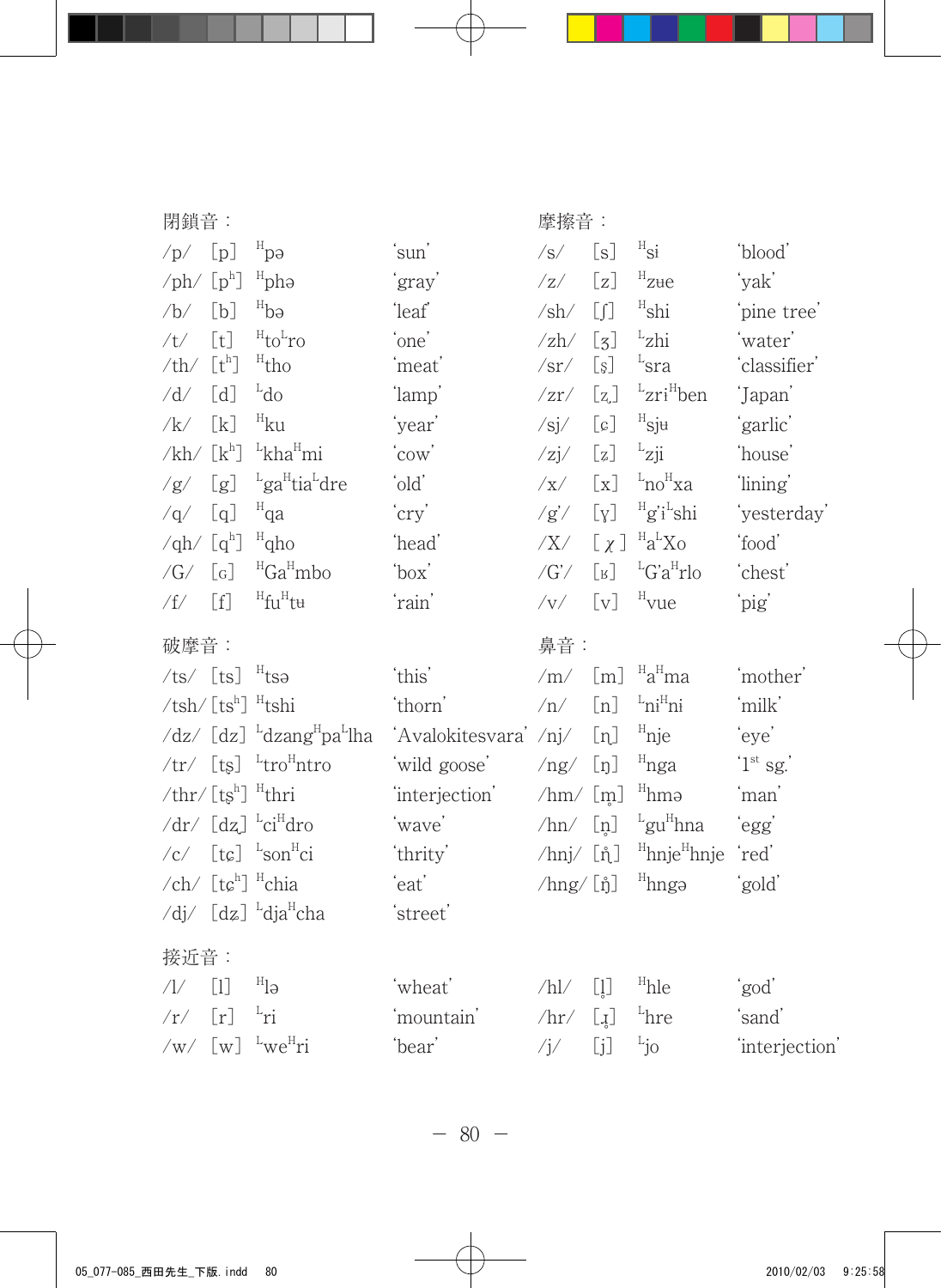### 3. 3 子音連続

 以下の 5 つのタイプに分類される。語例は準備中のチュユ語語彙に関 する別稿を参照されたい。

## 3. 3. 1 前気音型

 $\bullet$  h<sub>p</sub>

| $\bullet$ | $h_{+}$                     | <sup>h</sup> th  | $h_{\text{ts}}$     | $h_S$         |                |
|-----------|-----------------------------|------------------|---------------------|---------------|----------------|
|           | $h_{\text{tr}}$             | h <sub>trh</sub> | $h_{\rm ST}$        |               |                |
| $\bullet$ | $h_{\rm C}$                 | $^{\rm h}$ ch    | $h_{\rm Si}$        |               |                |
| $\bullet$ | $h_{k}$                     |                  |                     |               |                |
| $\bullet$ | $\mathrm{^{\mathrm{fi}}}$ d | $n_Z$            | ${}^{\text{fi}}$ zj | $n_{\rm inj}$ | $\mathbf{f}_1$ |
| $\bullet$ | $n^{\rm fin}$ m             | ĥ1               | $n_{\mathbf{r}}$    |               |                |

## 3. 3. 2 前鼻音型

|           | $m_{\rm ph}$    | $\mathrm{m}_{\mathrm{b}}$ | $m_{\text{th}}$  | $^{\rm m}$ d                        | $m$ tsh                        |                                 |
|-----------|-----------------|---------------------------|------------------|-------------------------------------|--------------------------------|---------------------------------|
|           | $m_{trh}$       | <sup>m</sup> dr           | $m_{ch}$         | mdrh                                | $m_Z$                          | $m_{Zd}$                        |
| $\bullet$ | $m_{\rm ph}$    | $\mathrm{m}_{\mathrm{b}}$ | $\mathrm{m_{b}}$ |                                     |                                |                                 |
| $\bullet$ | $n_{\text{th}}$ | $h^n$                     | $n_{\text{th}}$  | $^{\mathrm{n}}\mathrm{d}\mathrm{r}$ | <sup>n</sup> d <sup>n</sup> ch | <sup>n</sup> di <sup>n</sup> dz |
|           | $^{\circ}$ dz   |                           |                  |                                     |                                |                                 |

- 
- $\bullet$  <sup>n</sup>gh <sup>n</sup>G
- $\bullet$   $\frac{\rho}{k}h$

### 3. 3. 3 閉鎖音型

| $\bullet$ | $P_{t}$        | P <sub>th</sub>    | $P$ ts   | $p$ tsh | $P_{\text{tr}}$   | $P$ trh  |
|-----------|----------------|--------------------|----------|---------|-------------------|----------|
| $\bullet$ | $\mathrm{Psh}$ |                    |          |         |                   |          |
| $\bullet$ | $P_{\rm C}$    | $P$ ch             | $P$ ts   |         |                   |          |
| $\bullet$ | ${}^{p}$ sj    |                    |          |         |                   |          |
| $\bullet$ | $P_{k}$        |                    |          |         |                   |          |
| $\bullet$ | $^{b}d$        | $^{\rm b}{\rm _Z}$ | $b_1$    | $b_{r}$ | $b$ <sub>zh</sub> | $b_{Zr}$ |
| $\bullet$ | ${}^z$ d       | $k_{\text{tr}}$    | $k_{sj}$ |         |                   |          |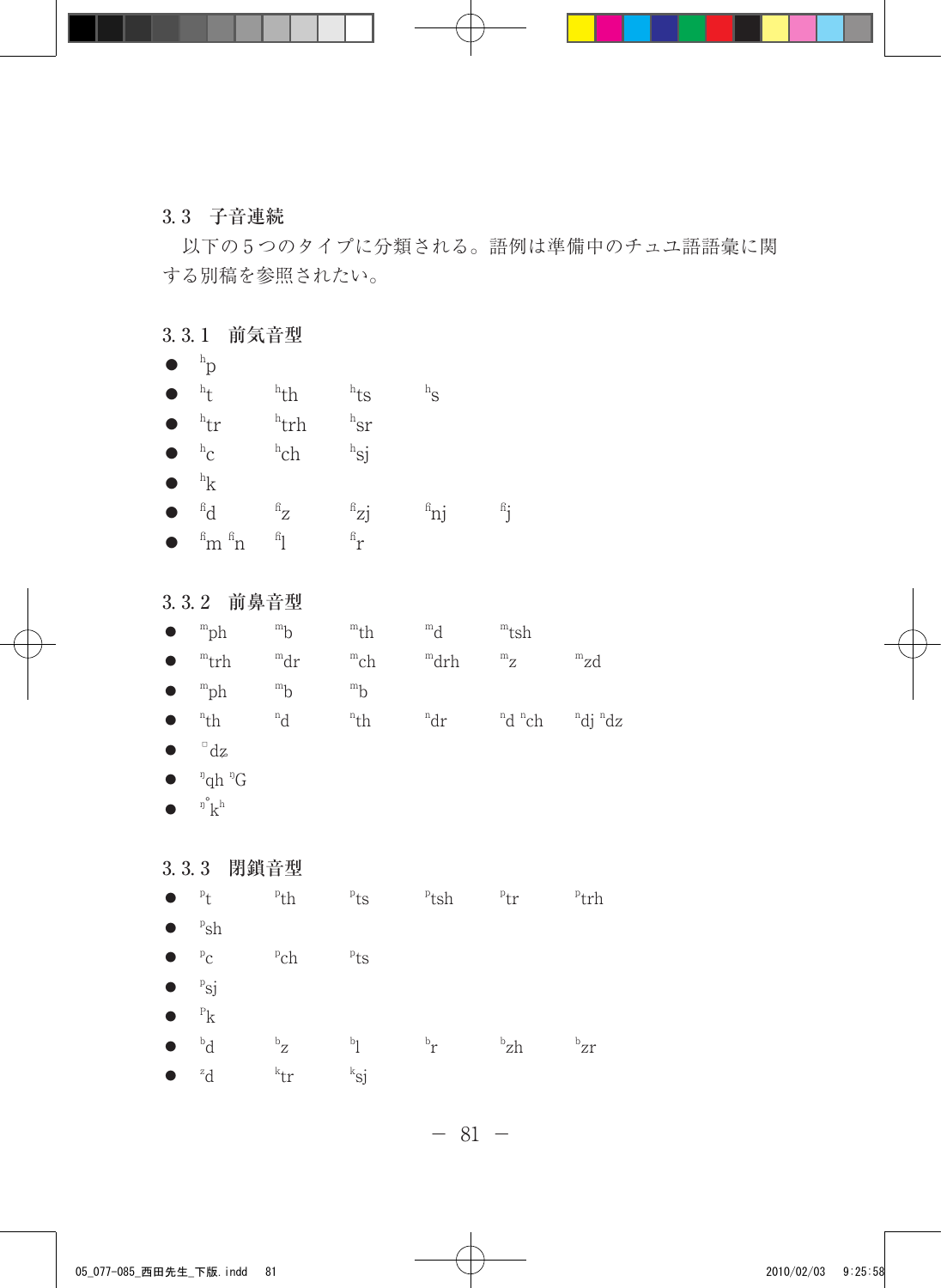## 3. 3. 4 摩擦音型

| $\bullet$ ${}^{\rm s}p$  |                        | <sup>s</sup> ph     | $\mathrm{^{s}m}$             | $\mathrm{^{s}hm}$ |                   |
|--------------------------|------------------------|---------------------|------------------------------|-------------------|-------------------|
|                          | $s_{+}$                | $^{\rm s}$ ts       | $\mathrm{^{s}}_{\mathrm{n}}$ | $^{\rm s}$ hn     | <sup>s</sup> 1    |
| $\bullet$ ${}^{\circ}$ c |                        | ${}^{\rm s}k$       | <sup>s</sup> kh              | <sup>s</sup> ng   | <sup>s</sup> qh   |
| $\bullet$                | $z_{\rm g}$            | z <sub>h</sub>      |                              |                   |                   |
|                          | $\sin^{\text{sh}}$ trh | $z$ h <sub>zr</sub> |                              |                   |                   |
|                          | $sj_{+}$               | <sup>sj</sup> th    | $\sin \sin \theta$           | $\sin$            | <sup>sj</sup> hnj |

## 3. 3. 5 接近音型

| $\bullet$ | ${}^1\mathrm{d}z$          | l <sub>V</sub>    | 'n                  | $\ln$ <sup>1</sup> G'                             |
|-----------|----------------------------|-------------------|---------------------|---------------------------------------------------|
|           | $h\nu$                     |                   |                     |                                                   |
|           | $r_{h}$                    | $r_V$             | rd rz               |                                                   |
|           | $\bullet$ ${}^{r}dz^{r}dr$ | rdi               |                     |                                                   |
|           | $r_{Z}$                    | $r$ <sub>zh</sub> | $r_{Z}$             | $\mathbf{r}$ <sup><math>\mathbf{r}</math></sup> i |
|           | $r_{\rm m}$                | $r_{\rm n}$       | $\int$ nj $\int$ ng |                                                   |
|           | ${}^{r}G$                  | ${}^{r}G'$        |                     |                                                   |

## 3. 4 韻母

## 3. 4. 1 単母音

|            | front                  |     |            | back |
|------------|------------------------|-----|------------|------|
| close      | /i/                    | /H/ | /i/        | /u/  |
| half-close | /e/                    |     | / o/       |      |
| half-open  | $\sqrt{\varepsilon/2}$ | /a/ | $\sqrt{c}$ |      |
| open       |                        | ′a⁄ |            |      |

## 3. 5. 2 R 化母音

/ɨr/, /ʉr/, /er/, /ar/, /or/, /ur/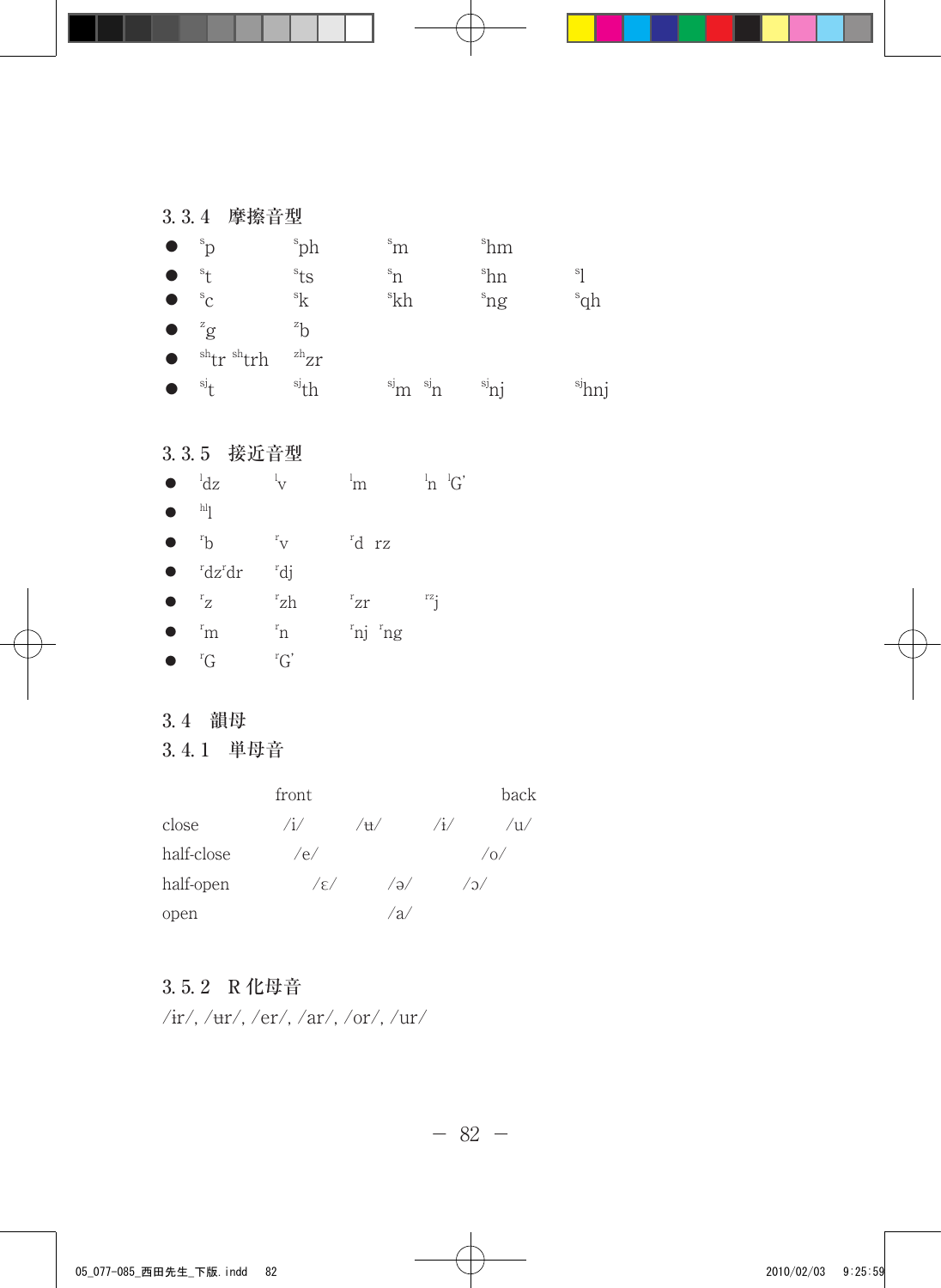#### 3. 5. 3 鼻母音

| in [ĩ] | $\text{tan}$ [y] $\text{in}$ [ $\text{tu}$ ] $\text{un}$ [ $\tilde{\text{u}}$ ] |     |                           |
|--------|---------------------------------------------------------------------------------|-----|---------------------------|
| en [e] |                                                                                 |     | on $[\tilde{\mathrm{o}}]$ |
|        |                                                                                 | - - |                           |

an[ã]

### 3. 5. 6 二重母音

/ie, io, ue, ua, uɨ, ʉɨ, ei/

## 4. 超分節音素

4. 1 声調の記述

先行研究の記述と今回筆者が収集したデータの基づく分析を比較する。

## 4. 1. 1 王天習の記述(新龍方言、王 1991:54–55)

- 1. [55] high level  $\cos^{55}$  'to live'
- 2.  $[13]$  rising  $\cos^{13}$  'spread'
- 3. [31] falling  $pu^{55}$ tsha  $31$  'bug'
- 4.[33] neutral phə55phə 'grey'
- $\cdot$  [55]  $\longrightarrow$  [53] or [54] /\_\_#  $\cdot$  [13]  $\longrightarrow$  [11] or [22] / [55]  $\longrightarrow$  [35] / [13], [31], [33]

### 4.1.2 筆者の記述 (理塘方言)

- 1. high level  $(H)$  hli<sup>55</sup> 'god'
- 2. low level  $(L)$  hli<sup>11</sup> 'toungue'

### 4.2 Tone sandhi

 $H \longrightarrow L$  tone sandhi in prefixed verb roots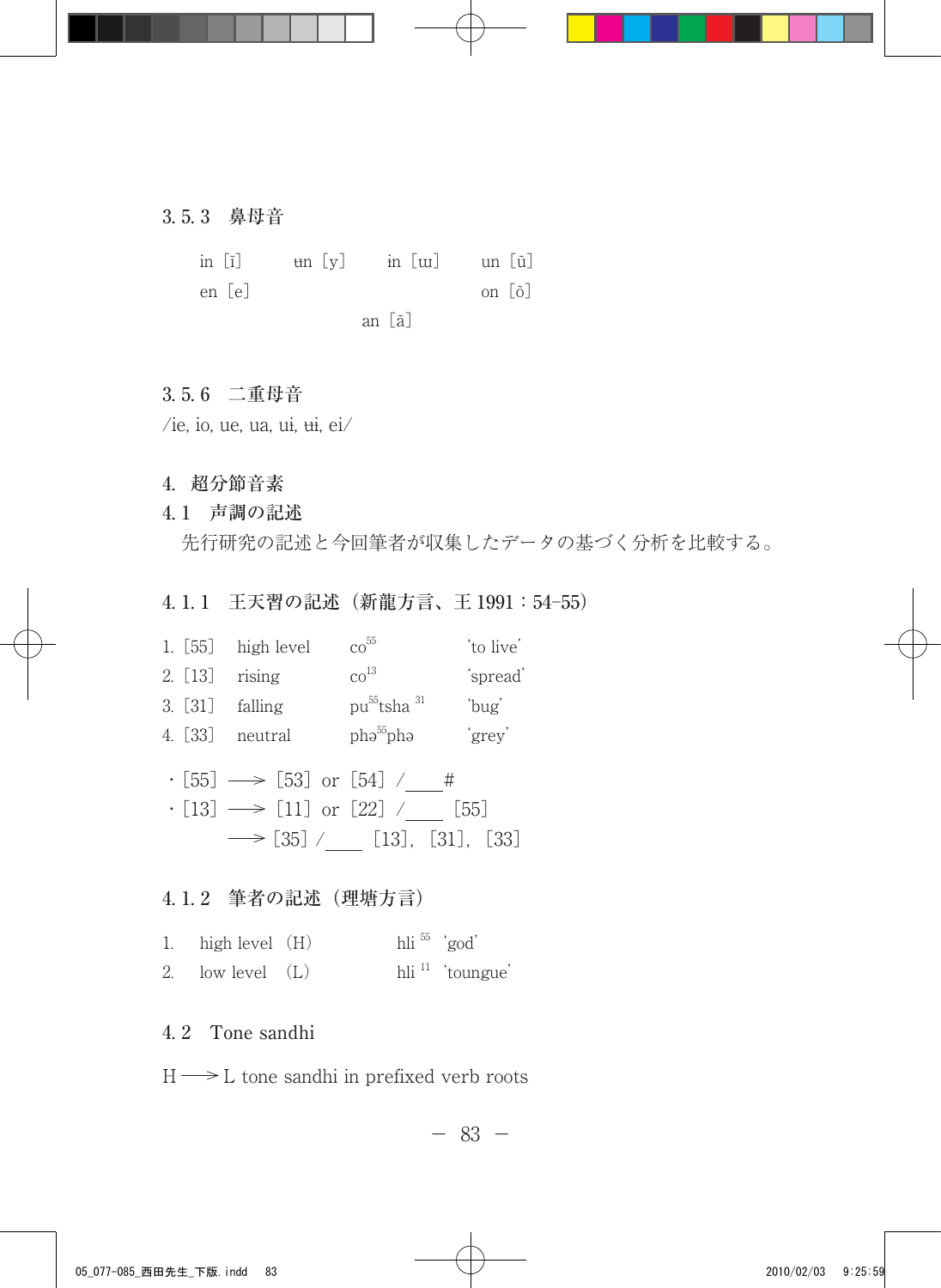eg. ta<sup>L</sup>sho sho 'go upwards', le<sup>L</sup>sho 'go downwards',  $ke^L$ sho sho 'go inwards', g'e<sup>L</sup>sho 'go outwards'

#### 5. 小結

 以上、チュユ語リタン方言の音声・音韻を略述した。中華人民共和国 四川省で話されている諸言語は社会的地理的条件から記述の全くない言 語も幾つかあるが、最も研究の進展しているチュユ語もまだまだ研究の 余地が残されている。音韻に関しても、特にリズム・イントネーション は重要な分野であり。チベット = ビルマ諸語の比較歴史言語学的研究に 非常に興味深いデータを提供してくれると確信している。今後はチュユ 語の形態統語論(morphosyntax)の調査・研究にも従事する所存である。

#### 謝辞

本研究遂行にあたり財団法人三島海運記念財団学術奨励金のご援助を 賜った。ここに記して感謝の意を表する次第である。また現地調査でお 世話になった中華人民共和国四川省甘孜蔵族自治州理塘県絨埧郷増達村 の方々にも謝意を表する。

参考文献

戴庆厦,黄布凡,傅爱兰,仁增旺姆,刘菊黄.1991.『蔵緬語十五種』北京:北京 燕山出版社.

- 黄布凡.1990.「扎壩語概況」『中央民族学院学報』4:71―82.
- 黄布凡.1991a.「扎壩語支」戴庆厦(編)pp.64―97.
- 黄布凡.1991b.「羌语支」馬学良(編)『漢蔵語概論』北京:北京大学出版社, vol.2, pp.208–369.
- 池田巧.2003.「西南中国〈川西民族走廊〉地域の言語分布:レファランス資料集」 『国立民族学博物館調査報告』pp.63―114.